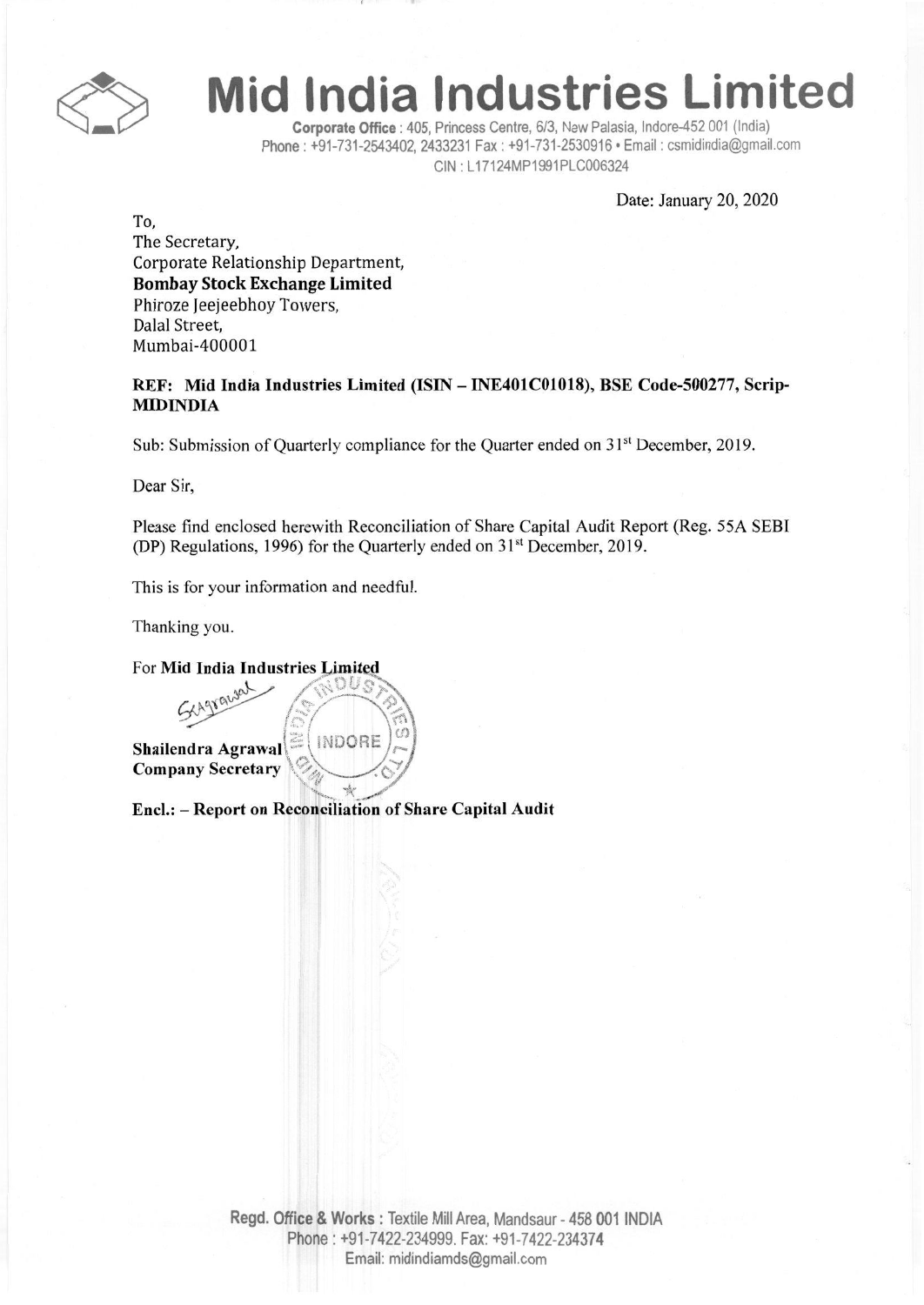L.N. JOSHI & CO.

PRACTISING COMPANY SECRETARIES



306, Sterling Arcade, 3rd Floor, 15/3, Race Course Road, Opp. IDA Building, Indore - 452 003 (M.P.) INDIA Ph.: (0731) 4266708, E-mail: Injoshics@gmail.com

To. The Board of Directors MID INDIA INDUSTRIES LIMITED Adm Office: 405, Princess Center, 6/3. New Palasia. Indore (M.P.)-452001

## CERTIFICATE OF RECONCILIATION OF SHARE CAPITAL AUDIT

We have examined all relevant Books, Registers, Forms, Documents and papers maintained by MID INDIA INDUSTRIES LIMITED (hereinafter referred to as 'the Company') and its Registrar & Share Transfer Agent ANKIT CONSULTANCY PRIVATE LIMITED having office at 60 Electronic Complex, Pardeshipura, Indore (M.P.) for the purpose of issuing Reconciliation of Share Capital Audit Certificate, in accordance with Circular No. D & CC/FITTC/CIR-16/2002 dated December 31<sup>st</sup> 2002 (Amended vide Circular No. CIR/MRD/DP/30/2010 dated 06-09-2010) issued by the Securities and Exchange Board of India for the quarter ended 31<sup>st</sup> December, 2019

In our opinion and to the best of our knowledge and according to the information and explanations given to us and based on such verification as considered necessary, we hereby certify that:

|                | For Quarter Ended                                                     | 31 <sup>st</sup> December, 2019                                                                    |  |
|----------------|-----------------------------------------------------------------------|----------------------------------------------------------------------------------------------------|--|
| 2              | <b>ISIN</b>                                                           | INE401C01018                                                                                       |  |
| 3              | Script Code                                                           | BSE: 500277                                                                                        |  |
| $\overline{4}$ | Face Value                                                            | Rs. 10/- each                                                                                      |  |
| 5              | Name of the Company                                                   | <b>MID INDIA INDUSTRIES LIMITED</b>                                                                |  |
| 6              | Registered Office, Telephone No.                                      | Textile Mill Area, Near<br>Railway<br>Station.<br>Mandsaur (M.P.)-458001<br>Tel. No.: 07422-234999 |  |
| 7              | Correspondence Address, Telephone<br>No.                              | 405, Princess Center, 6/3, New Palasia,<br>Indore (M.P.) 452001<br>Tel. No.: 0731-2433231, 2530916 |  |
| 8              | <b>Email Address</b>                                                  | csmidindia@gmail.com                                                                               |  |
| 9              | Name of Stock Exchanges where the<br>Company's securities are listed: | Bombay Stock Exchange Ltd, Mumbai                                                                  |  |

Cont.<sub>2</sub>



MID INDIA INDUSTRIES LIMITED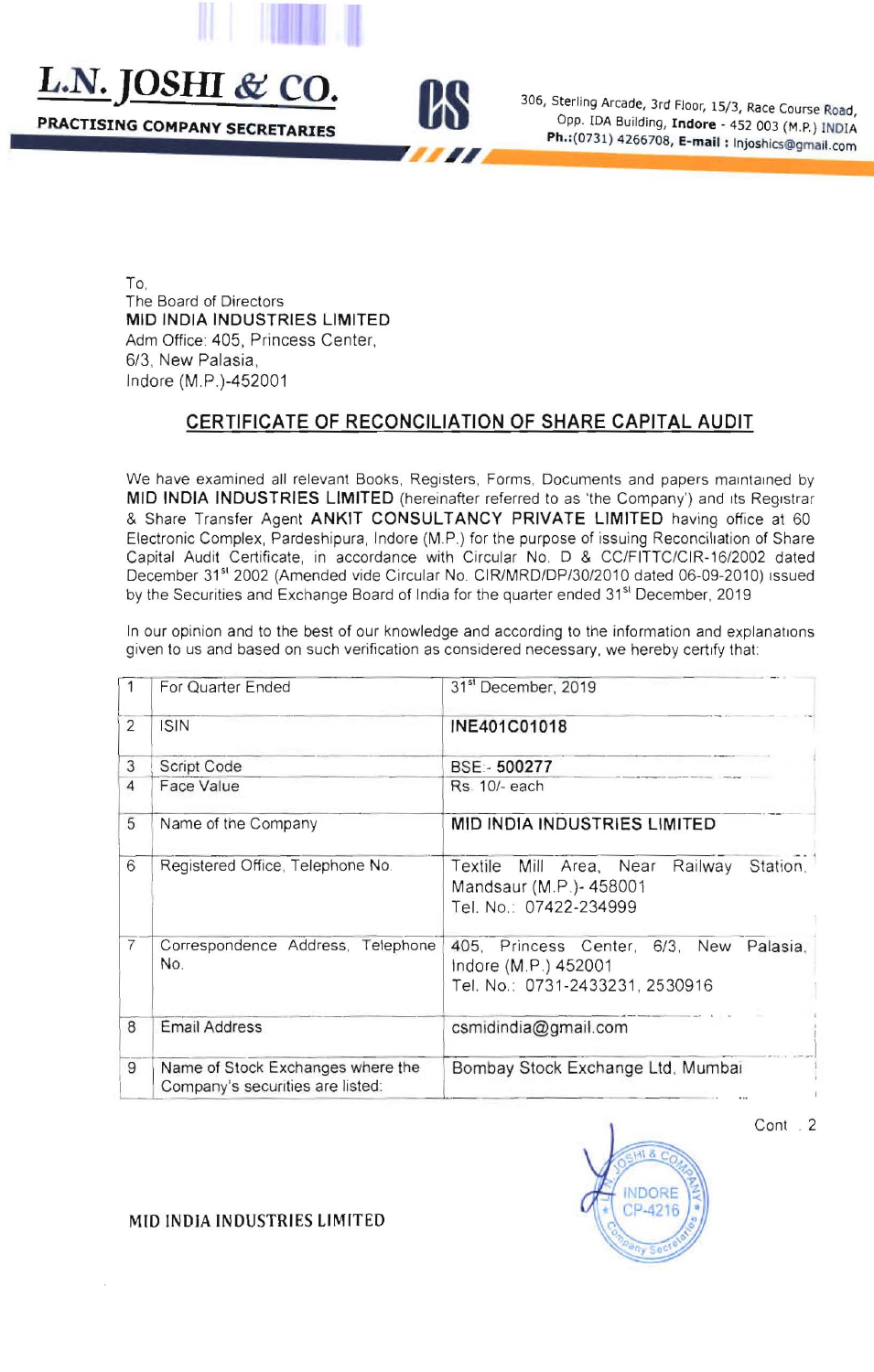| 10        | Issued Capital (in Rs.)                                     | Number of Shares | % of Total Issued Capital |
|-----------|-------------------------------------------------------------|------------------|---------------------------|
|           | Rs. 16,30,00,000/-                                          | 16300000         | 100                       |
| 11        | Listed Capital (Exchange wise)<br>(As per Company's record) |                  |                           |
|           | Bombay Stock Exchange Ltd, Mumbai                           | 16300000         | 100                       |
| 12        | Held in dematerialized form in CDSL                         | 4915428          | 30.16%                    |
| 13        | Held in dematerialized form in NSDL                         | 5859102          | 35.94%                    |
| 14        | Physical                                                    | 5525470          | 33.90%                    |
| 15        | Total No. of Shares (12+13+14)                              | 16300000         | 100%                      |
| 16<br>(i) | Reasons for difference if any, between<br>(10811)           | Nil              | Nil                       |
| (ii)      | Reasons for difference if any, between<br>(10815)           | Nil              | Nil                       |
| (iii)     | Reasons for difference if any, between<br>(118.15)          | Nil              | Nil                       |

-2-

17. There is no change in share capital during the quarter ended 31<sup>st</sup> December, 2019.

18. Register of Members is updated (yes/no) YES (maintained by R & STA) if not updated up to which date

19. Reference of previous quarter with regard to excess dematerialized shares, if any, N.A.

20. Has the Company resolved the matter mentioned in point No.19 above in the current quarter?<br>If not reason why?  $N.A$ . If not reason why?

21. All the dematerialization requests received during the quarter ended 31<sup>st</sup> December, 2019 have been duly confirmed within 21 days.

22. As on the date of this certificate, there are no cases of demate request received during the quarter ended 31<sup>st</sup> December, 2019 pending for confirmation beyond 21 days.

23. Name, Telephone & Fax No. of the Compliance officer of the Company:

Mr. Shailendra Agrawal (A25819) Company Secretary & Compliance Officer 405, Princess Center, 6/3, New Palasia, Indore (M.P.) 452001 Phone No: 0731-2433231, 2530916 E-Mail: [csmidindia@gmai1.com](mailto:csmidindia@gmail.com)



Cont.. 3

## MID INDIA INDUSTRIES LIMITED